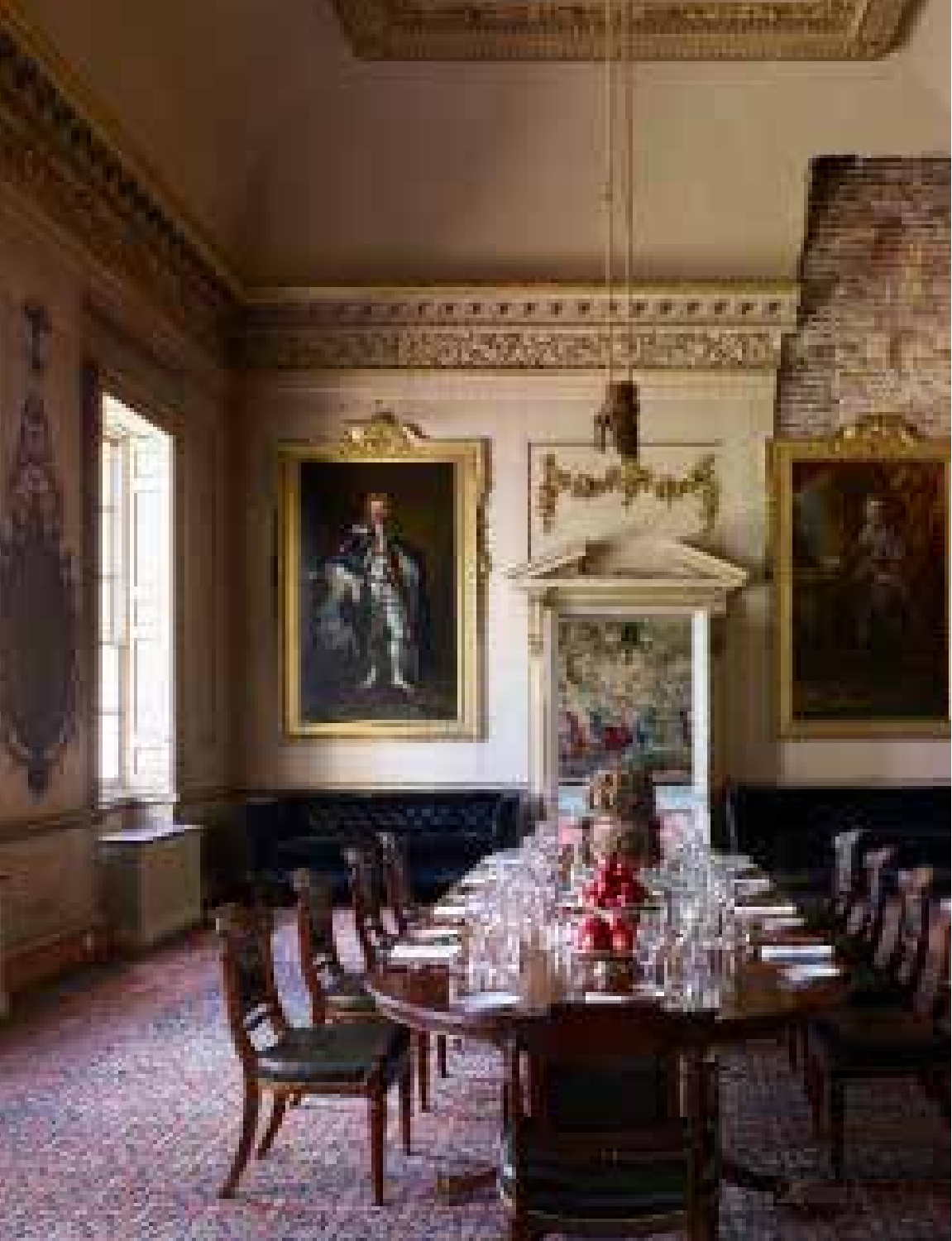

## A triumphant return

*St Giles House, Dorset, part II The Seat of the Earl of Shaftesbury*

An acclaimed restoration has brought an outstanding house back to life. In the second of two articles, John Martin Robinson explains this achievement Photographs by Paul Highnam

When COUNTRY LIFE last covered St Giles House, in 1943, it was the home of the 9th Earl of Shaftesbury and seemed a survival from a vanished world. ered St Giles House, in 1943, it was the home of the 9th Earl of Shaftesbury and The Earl, Lord Chamberlain to Queen Mary, had inherited the estate in 1886, married a Grosvenor and carried out works of enhancement to the house before the First World War, including creation of a small private chapel by Ninian Comper and the construction of a new formal garden. He had also redecorated the interior and displayed its contents to fine effect.

The photographs show the rooms with all their splendid Georgian furniture intact and seemingly with an air of Edwardian well-being still pervading. In fact, the house was occupied for the war by a girls' school, Miss Faunt's Academy from London. Lord Shaftesbury was serving in the Home Guard and the family only lived in a small portion. The prospect seemed bleak. He wrote in his notebook: 'What is to become of the old family house where successive generations have lived so long is impossible to foretell.'

➢ in.' Nevertheless, he soldiered on alone and After the war, like many of his generation, he found it difficult to manage the place with little or no staff: 'Domestic servants are practically unobtainable. Girls nowadays will not have anything to say to domestic service and footmen no longer exist—with the result that these large houses are no longer practical propositions to live

*Fig 1:* **The restored dining room turns the scars of the dry rot to good effect**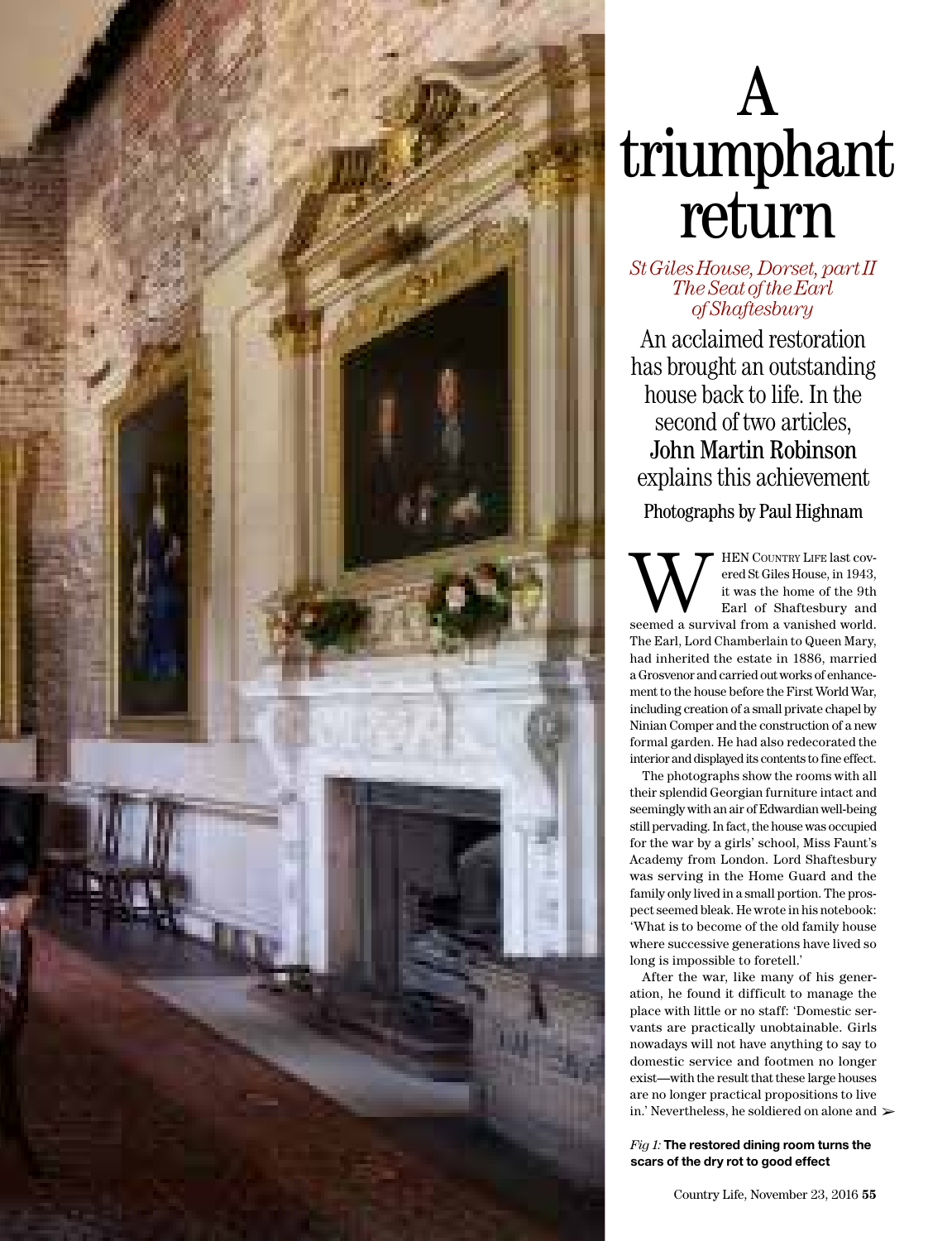

*Fig 2 above:* **The outline of a mirror of the dining room wall.** *Fig 3 above right:* **The Tapestry Room hung with its recently-restored tapestries**

the main rooms were regularly opened to the public in the 1950s.

When the 9th Earl died, aged 91, in 1961, he was succeeded by his grandson Anthony, then only 23, fresh from Eton and Oxford. He had a strong interest in music and was chairman of the London Philharmonic Orchestra for 25 years. He was also a strong conservationist and planted more than a million trees on the estate. Despite a great love for St Giles, however, he was daunted by the deteriorating condition and unwieldy scale of the house. As a result, he never lived in the building. Instead, the Dower House in the village became the family home, with the big house shuttered and disused for 50 years apart from the estate office at the back.

Nevertheless, around the time of his marriage to Christiana Montan (a diplomat's daughter) and the subsequent birth of two sons, Shaftesbury started to plan to restore the place and to adapt it for modern family living. The aim was to reduce St Giles to its historic core by demolishing the western service wings and Victorian entrance tower. The Classical 17thcentury and Georgian character was to be restored by stripping cement render from the brickwork and removing mid-19th-century bay windows from the south front, as well as cutting out dry rot. The works were begun in 1971 and continued for several years.

Sales of furniture, paintings and works of art in June 1980 helped pay for this work, but the project proved too ambitious, faltered and then the restoration stopped. Shaftesbury moved abroad in 2000 where he was murdered in the South of France four years later. This family tragedy was compounded soon afterwards by the sudden death of his eldest son, Anthony, from a heart attack at the age of 27. His younger brother, Nicholas, was working as a DJ in New York at the time. Suddenly, he found himself the 12th Earl of Shaftesbury and, as he put it himself, he had 'to step up to the plate'. The terrible circumstances strengthened his determination to save St Giles and to finish the job his father had started.

## The 10th Earl was<br>daunted by the<br>deteriorating condition **6**The 10th Earl was daunted by the of the house  $\overline{\text{ }}$

He came back to England and enrolled to study for a MBA at the London Business School, ready to take on the management of the estate. He married in 2010 and, the following year, he and his new wife, Dinah, moved into the old south-west family apartment, installing a modern kitchen. From this foothold, they embarked on a four-year restoration of the whole building that has already been acclaimed and deservedly won the whole gamut of conservation prizes in 2015: the R.I.C.S. National Building Construction Award, the HHA/Sothebys Award, the Georgian Group Award and the Historic England Angels Award. All these cited not just the heroic character of the programme and excellent craftsmanship expended, but also the sensitivity to the character of the place with which the work has been carried out.

Philip Hughes, a specialist conservation surveyor who had been a SPAB Scholar, has overseen the work and the principal contractor was Ellis & Co, a leading traditional West Country building firm. The development of the proposals was a joint effort between the Shaftesburys and their team and the scheme has been a very personal one. Great efforts have been taken not to dissipate the romantic, fragile quality of the place; old paint surfaces and old wallpaper have been retained in several areas and some of the 1970s stripping-back has been left to show old structural fabric behind. This type of conservation approach can seem mannered, but not here, where the touch is sure and the overall visual impact aesthetically harmonious as well as historically literate.

The connection of Mr Hughes with St Giles goes back to 2003, when the family trustees employed him to prepare a detailed condition report and undertake emergency repairs to the fabric in collaboration with English Heritage. At that time, Suzie Barson and John Cattell of English Heritage (now Historic England) also prepared a report on St Giles based on archival research and detailed study of the structural fabric, the latter made possible by the partial stripping of the interior. As well as providing a scholarly underpinning for the restoration, this also garnered new information about the history of the house, as was discussed last week.

The work, carried out between 2011 and 2015, comprised a series of overlapping projects. First was the need to make the build ing weatherproof. The mid-Victorian roof structure was on the point of collapse, with rotted beams and joists, and had been weakened by the removal of all the internal partitions during the 1970s work, leaving one large U-shaped open space at the top of the house. Steel girders were inserted to strengthen the retained old structure. All the outer slopes have been re-slated and lead flats renewed. The new gutter and pipes have lead rainwater hoppers made